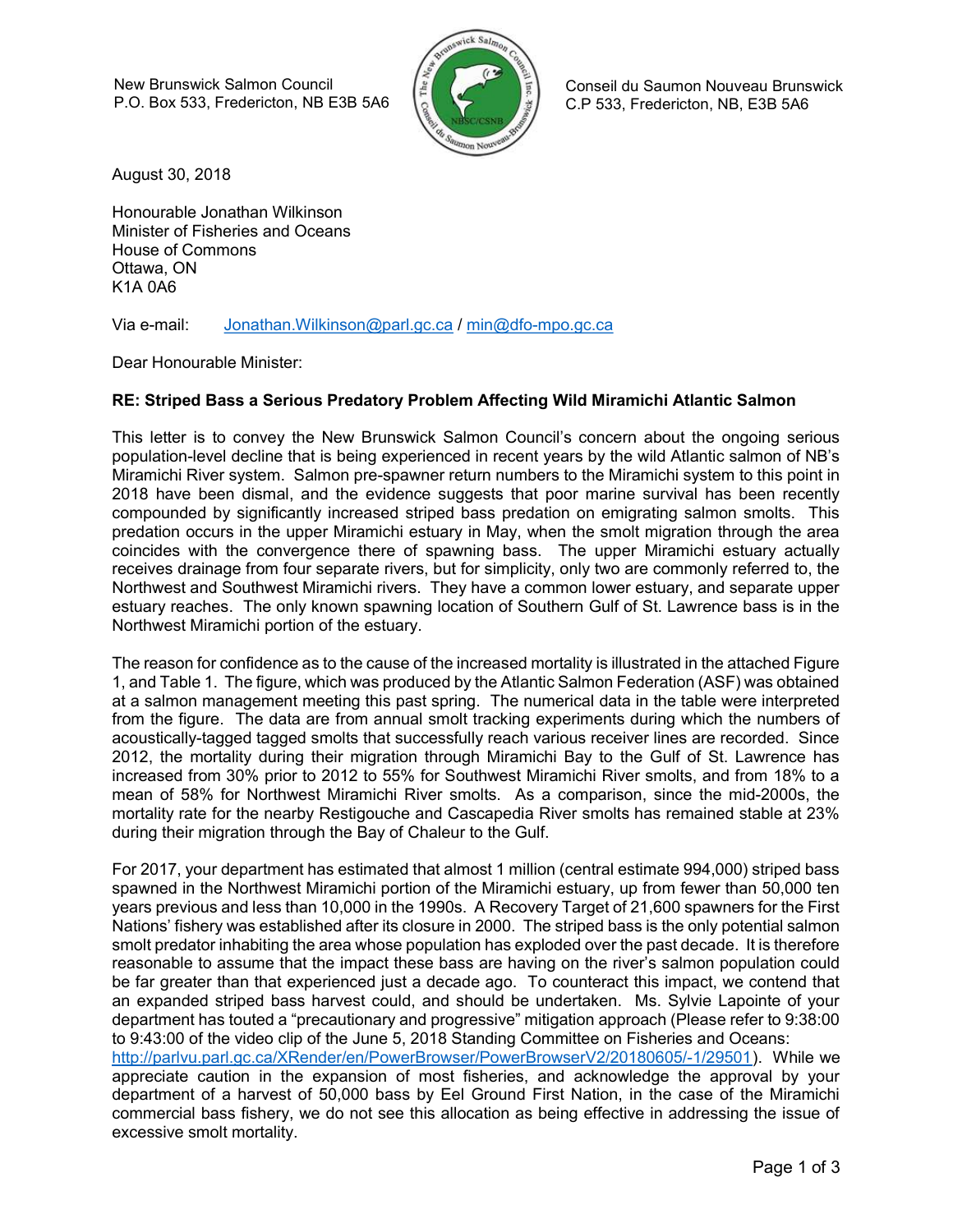

An alternative narrative with respect to the effects of bass on Miramichi River smolt survival rates, one which your department seems to endorse given the conservative response to the problem, is provided in the video clip. Mr. Pat Finnigan (MP for Miramichi / Grand Lake) and Ms. Lapointe refer to a 2% to 17% predation range that was interpreted from a tagging and tracking study by our partner organization the ASF. What this study did was track acoustically-tagged smolts and determine the percentage of tags each year that adopted a striped bass migration pattern (trajectory) in the estuary – i.e. they were swallowed by a striped bass, and the tag was now in the digestive tract of the bass. To be identified as a predated smolt, the tagged smolts had to be consumed by a bass, and then the tag would be seen, through detection at various receiver lines, to migrate in directions that bass normally do in the estuary – up and down the estuary instead of having a continuous, smolt-like, downriver trajectory. The interpreted 2% to 17% range of the "Trajectory Study" underestimates the predation rate of striped bass on smolts. Tags could be freed during the attack, regurgitated, or excreted prior to the approximate four-day period required for the acoustic receivers to record it as bass-like movements. The Trajectory Study also does not account for lethal striped bass attacks on smolts, attacks that did not result in ingestion. The 2% to 17% interpreted predation rate range does not explain the huge decrease in Miramichi smolt survival rates that are evident in Figure 1 and Table 1. The figure and table themselves better explain the decreased Miramichi salmon spawner abundance that has been documented in recent years than does the Trajectory Study.

Recently, ASF officials met with MP Finnigan and reviewed the context of the results of the tracking studies. The ASF representatives impressed upon Mr. Finnigan the magnitude in the decline of the Miramichi smolt survival rate, and explained to him the limitations of the Trajectory Study. The ASF officials informed the NB Salmon Council that, by the end of the meeting, Mr. Finnigan understood that there is a significant impact from increased striped bass predation on salmon survival, and that the salmon need help in the form of immediate, bold action from DFO. He planned on raising the issues with you. The ASF representatives suggested to Mr. Finnigan that you be invited here to NB to interact with conservation groups, to discuss pertinent issues, and to see the region. We strongly endorse this invitation.

Please also note that the NB Salmon Council supports the existence of a healthy, sustainable population of native striped bass in the waters of the Gulf of St. Lawrence. We do however feel that the current bass spawning population level in the Miramichi estuary compromises both the ecological integrity of the system, and the maintenance and recovery of the Atlantic salmon populations of the rivers that flow to the Miramichi estuary. In comparison with its present level, a lower, optimal bass spawning population target, as determined by science, would still provide substantial fishery benefits without inflicting harm to the ecology and to the fisheries for species other than striped bass. We understand your department is currently determining the Upper Stock Limit (USL) for bass using the Precautionary Approach method. (The USL is mentioned in the linked video.) We contend that the optimal spawning target level for Miramichi bass would not necessarily equate to the USL. After all, a Recovery Target of only 21,600 was established for re-opening the First Nations' fishery for the species. When the effects of the candidate target population levels on other species are considered, the recommended target could be considerably lower than the USL, and certainly far lower than the present spawning population level.

We look forward to meeting you here in NB.

Sincerely,

John Pugh President, NB Salmon Council